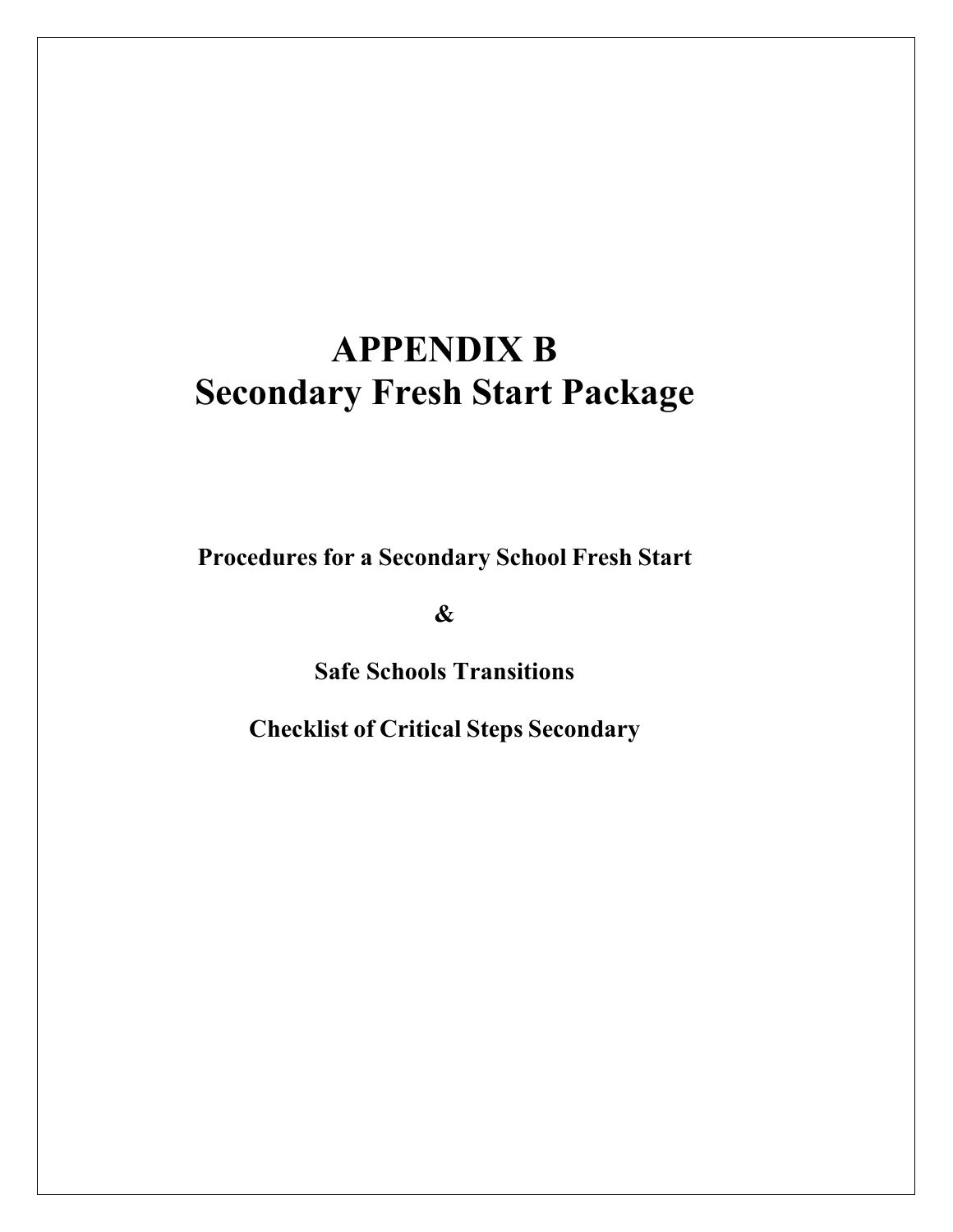## **Procedures for a Secondary School Fresh Start**

- 1. All Fresh Starts will be coordinated by the principal of Monsignor Fraser College, St. Martin Campus.
- 2. All requests for Fresh Starts will be considered for approval by the superintendent of the school the student (initially) attends.
- 3. The Fresh Start administrator will decide the new location for a student based on the following criteria:
	- a. Distance from student's home to the new school;
	- b. Availability of academic and social-emotional supports at the new school;
	- c. Undertaking or conditions agreed to by the student and/or student's parent/legal guardian;
	- d. Fair and equitable distribution of fresh start students amongst the schools of the Board;
	- e. Previous school transfers of the Fresh Start Student;
	- f. Presence of student or staff who were previously the victim of, or in conflict with, the Fresh Start Student;
- 4. The sending Principal must notify the student and parent/guardian (if student is a minor) that a Fresh Start transfer is being imposed. The sending Principal will also inform them of the new school information and the obligation of social work follow-up as part of the process. The sending principal will also ensure that the *Fresh Start Acknowledgement Letter* and *Record of Fresh Start*  documents are completed and filed accordingly.
- 5. The Receiving School will receive email from the Monsignor Fraser College, St. Martin Campus Administrator with all pertinent information including but not limited to a Credit Counselling Summary and details related to the reason for the transfer.
- 6. The Receiving School will reply to the Monsignor Fraser College, St. Martin Campus Administrator that a timetable will be produced to accommodate the best possible fit.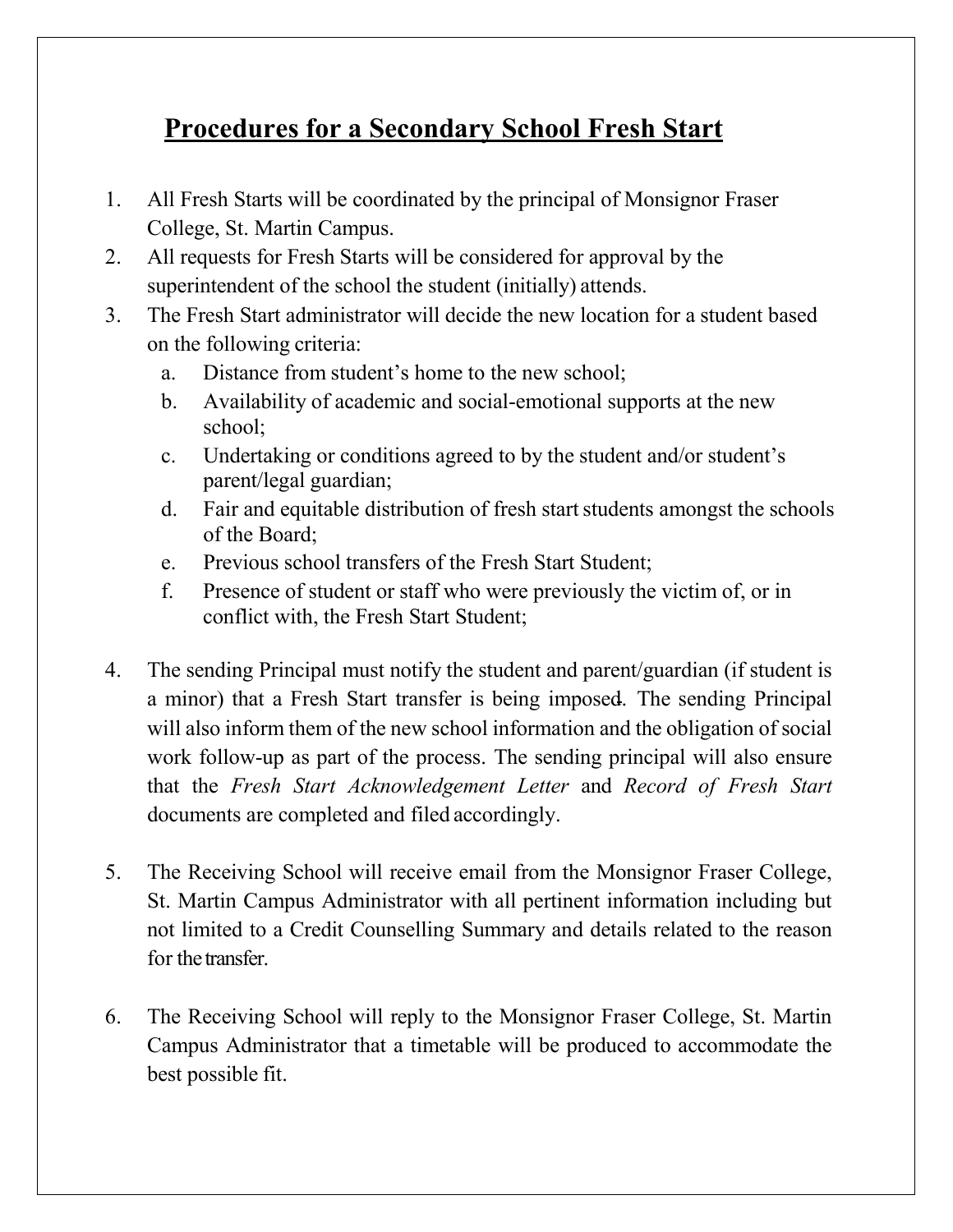- 7. The receiving school principal will contact the student and parents for an intake meeting in a timely manner. The receiving school principal will ensure that the Ontario Student Record (OSR) is at the receiving school before the intake meeting.
- 8. At the intake meeting, school regulations and expectations will be covered with the Fresh Start Student and parent/guardian before placing the student in the new school. The mandatory social work follow-up will be initiated at this meeting if a social work referral does not already exist. Additional supports and resources will be addressed, where applicable.
- 9. Prior to the student starting class, a local school based meeting will be held at which teachers and other school staff that who will have regular direct contact with the student will be provided with relevant information and appropriate strategies.
- 10. The receiving principal will ensure that the necessary academic, support staff and social work supports, including a *Transition Plan,* are in place, and that there is documentation to support this, including a checklist of critical documentation and steps.
- 11. The receiving principal will ensure that appropriate staff are advised in accordance with the *Occupational Health and Safety Act* (OHSA) requirements. Specifically, the Board recognizes Section 32.0.5(3) of the OHSA which states the employer's "duty to provide information, including personal information, related to a risk of workplace violence from a person with a history of violent behaviour if, (a) the worker can be expected to encounter that person in the course of his or her work; and (b) the risk of workplace violence is likely to expose the worker to physical injury."
- 12. If a student is Fresh Started more than once or was previously expelled, the student and the parent(s)/guardian(s) must meet with the area superintendent and/or Superintendent of Safe Schools prior to transferring to the new school placement.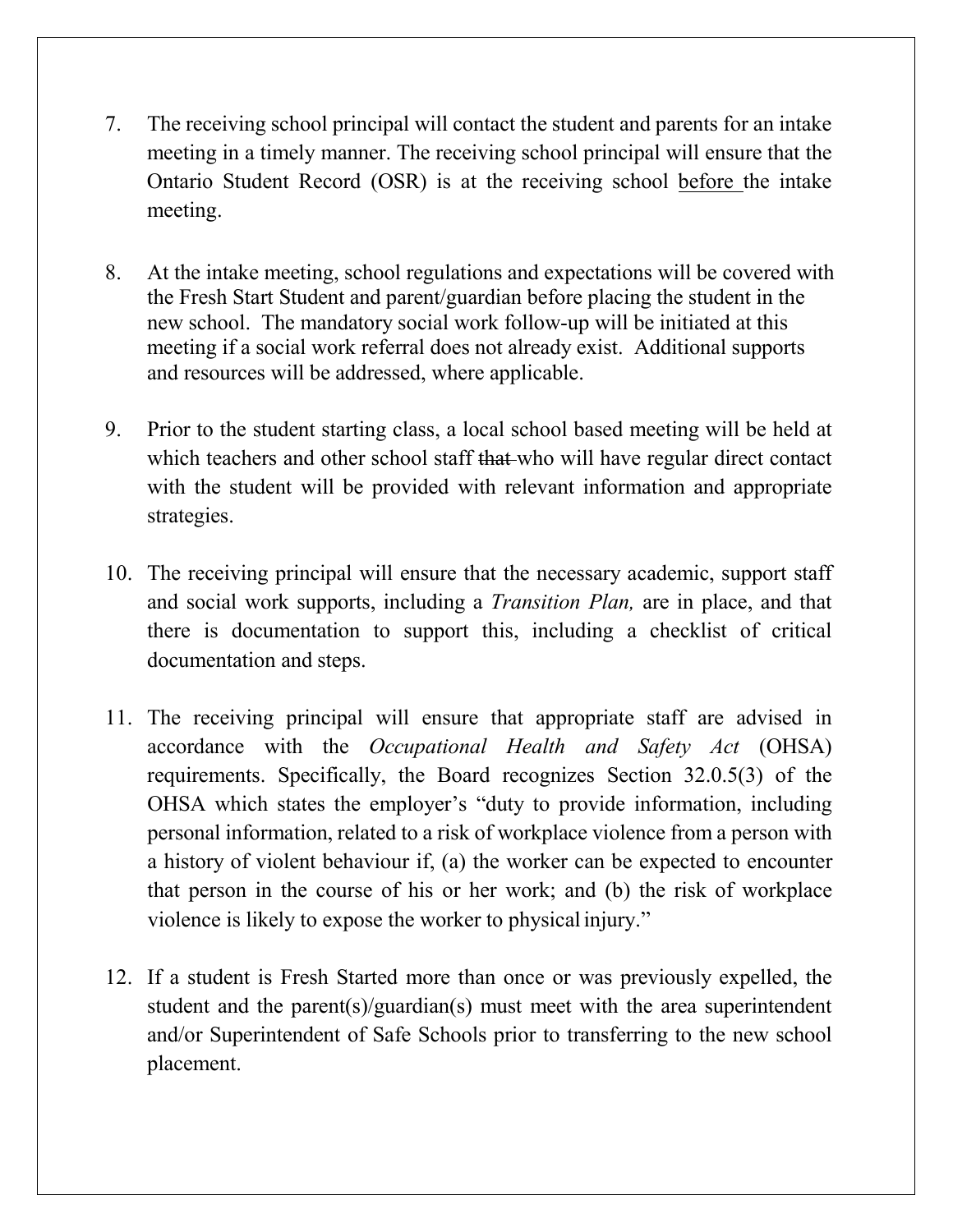- 13. The Superintendent with responsibility for Safe Schools will maintain a record of all Safe Schools transfers.
- 14. If a student is Fresh Started immediately preceding the end of a semester the sending principal will facilitate credit completion at the home school, negotiate completion with the receiving school or discuss completion of work and exams at another location. The student will begin attending the new school placement at the start of the new semester.